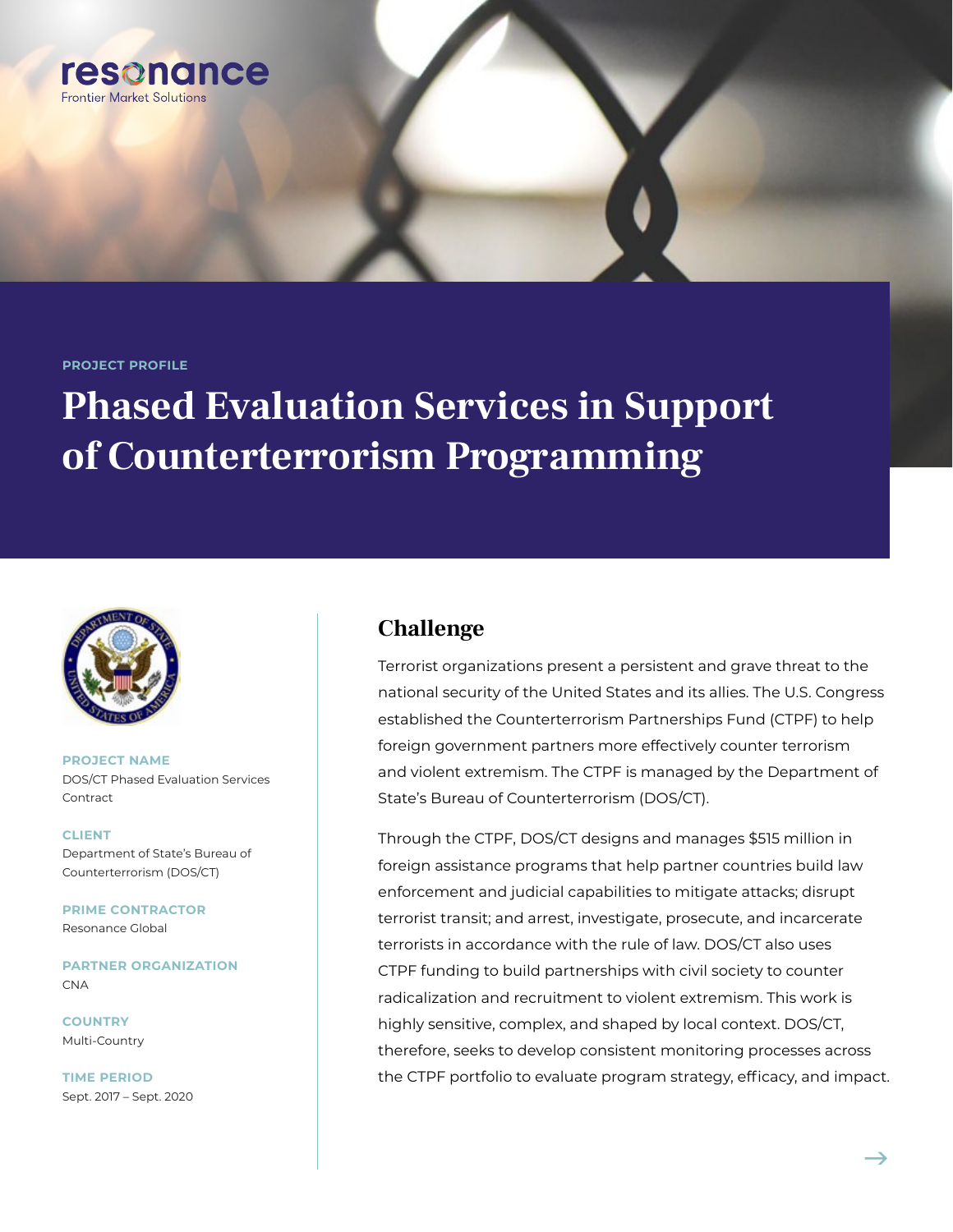# resonance

#### **Solution**

Through the Phased Evaluation Services contract, Resonance delivers monitoring and evaluation (M&E) services for DOS/CT's CTPF programs. Resonance's CTPF M&E team conducts real-time evaluations while simultaneously building the capacity of CTPF program teams for ongoing program monitoring. We take a flexible, adaptive, and client-oriented approach to help inform DOS/CT decision-making around allocating resources across the CTPF portfolio, implementing counterterrorism programming, and designing future CTPF programs.

Resonance leads the following under the Phased Evaluation Services contract:

- **Conducting Portfolio Reviews.** We support DOS/CT and CTPF program teams by conducting in-depth reviews of CTPF-funded programs across 15 target countries, including Bangladesh, India, Indonesia, Kenya, Mali, Niger, the Philippines, Somalia, and Tunisia. The aim of each country Portfolio Review is to document the progress of applicable CTPF programs against their stated objectives; gain an understanding of the current conditions and context in which CTPF programs operate; identify data needed for subsequent midline and endline comparison and analysis, and provide recommendations that allow DOS/CT and its CTPF program teams to more adaptively manage current programs and improve future program design. For each portfolio review, we draw evidence for our findings and conclusions from extensive desk studies, key informant interviews and focus group discussions with both U.S. government and partner nation stakeholders, and secondary-source quantitative data.
- **Building Monitoring Capacity of CTPF Program Teams.** We work with DOS/CT and CTPF program teams to build long-term capacity for ongoing, quality monitoring and learning. We developed logical frameworks to guide thoughtful activity design and targeted M&E for 15 CTPF country programs; reviewed design documents, interagency agreements, and performance monitoring plans (PMPs); delivered presentations on M&E processes to DOS/CT and CTPF program teams; drafted how-to guidance on developing PMPs for use in current and future CTPF programs; and created a searchable database of key performance indicators (KPIs) applicable to CTPF programming.